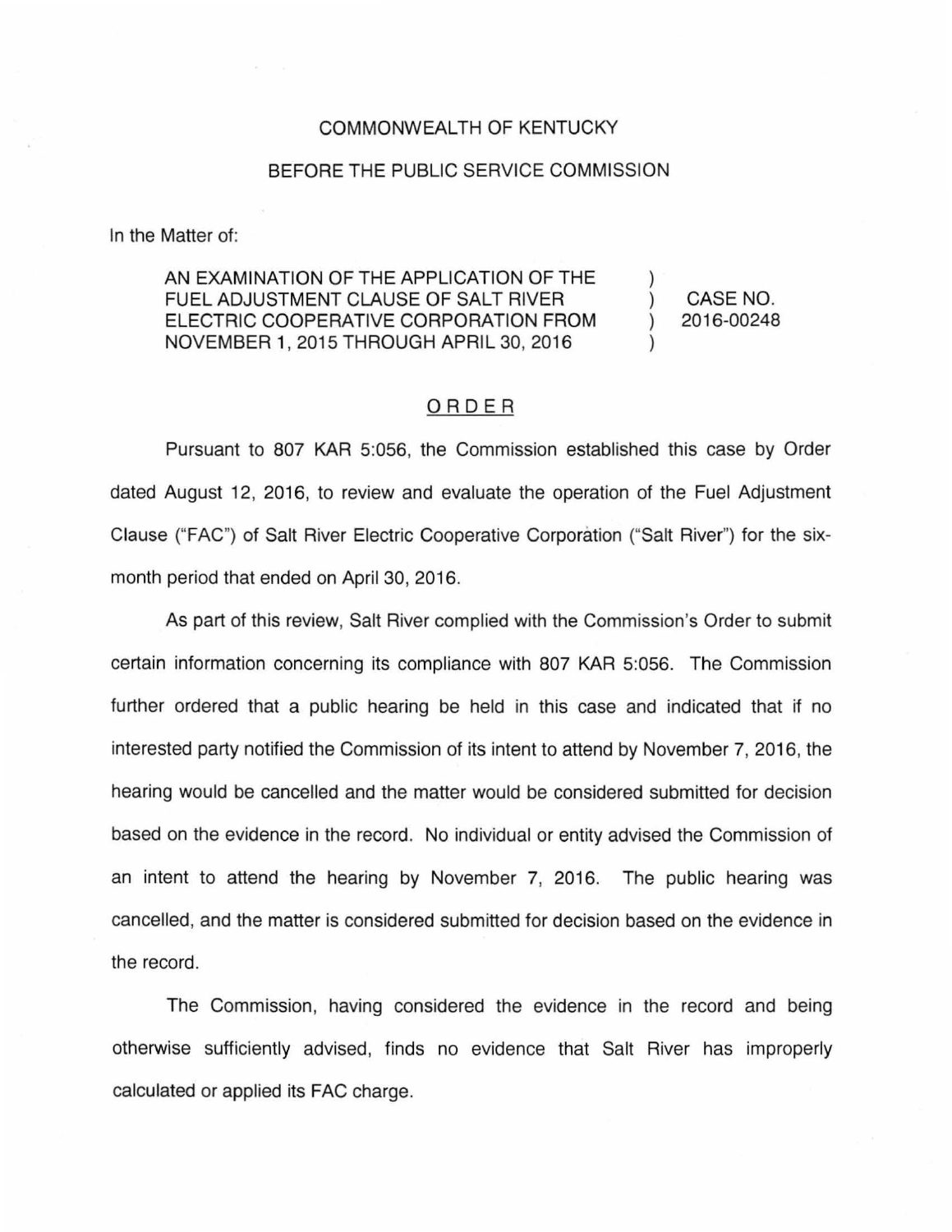IT IS THEREFORE ORDERED that the charges and credits applied by Salt River through the FAC for the period November 1, 2015, through April 30, 2016, are approved.

By the Commission

ENTERED **JAN 11 2017**  KENTUCKY PUBLIC SERVICE COMMISSION

ATTEST:

ATTEST:<br>Julia R. Martieux

Case No. 2016-00248